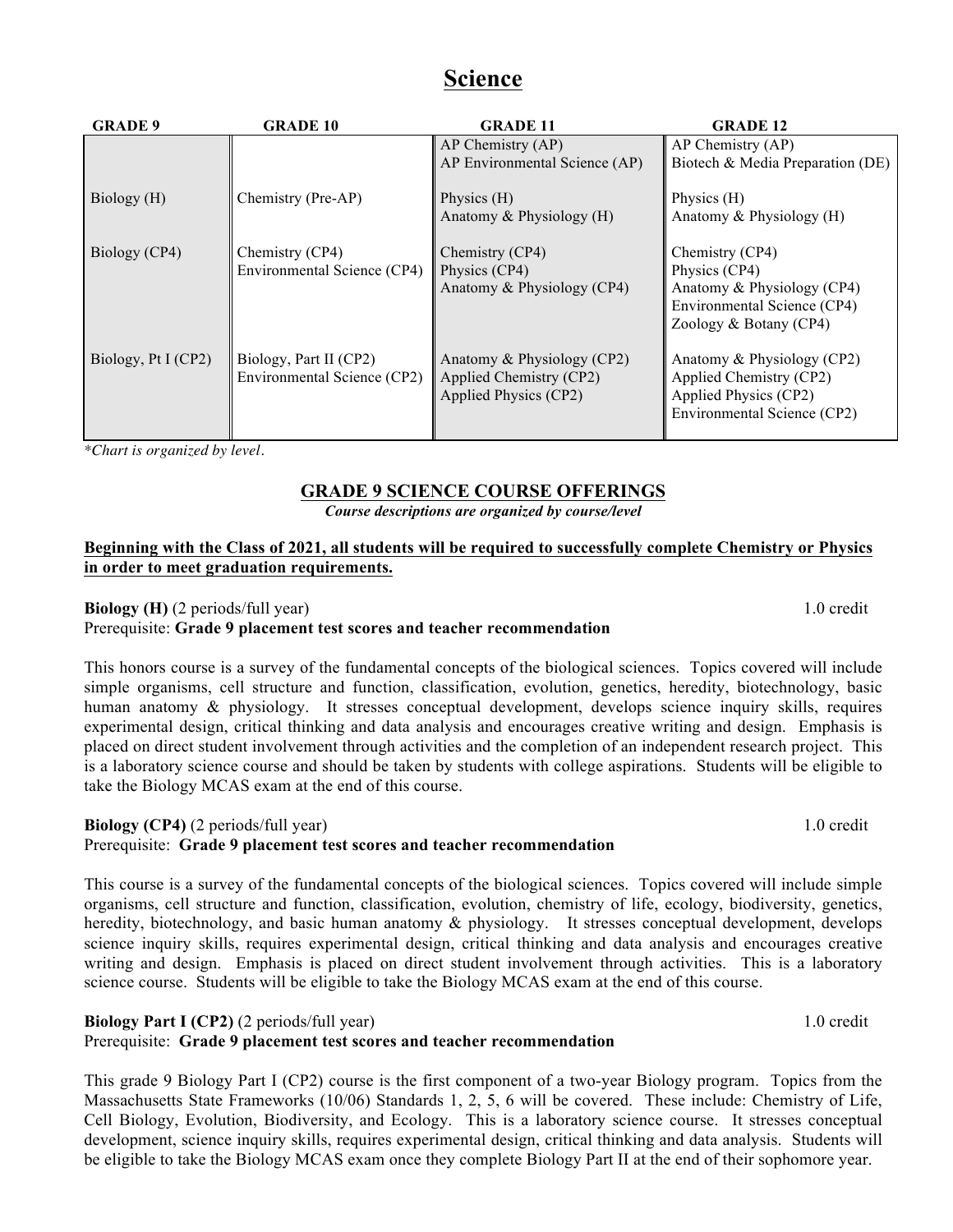#### **GRADE 10 SCIENCE COURSE OFFERINGS**

#### **Chemistry (Pre-AP)** (2 periods/full year) 1.0 credit Prerequisite: **Successful completion of Algebra II**  Recommendation**: C+ or better in Algebra II**

This Pre-AP laboratory course includes topics in the fundamental nature of matter and how it reacts. Topics include solutions, acids, bases, chemical reactions, formulas and equations, bonding, atomic structure, the mole, periodicity, nomenclature, and gas laws. Additional topics in thermo chemistry, nuclear and organic will be explored. It stresses conceptual development, develops science inquiry skills, and requires experimental design, critical thinking and data analysis. Strong Algebra skills are recommended for this course. Emphasis is placed on direct student involvement through hands-on activities, labs and the completion of independent research projects.

#### **Chemistry (CP4)** (2 periods/full year) 1.0 credit Prerequisites: **Successful completion of Algebra I (CP4)**  Recommendation: **Student earns a 70 or better in Algebra 1 (CP4)**

This college-preparatory laboratory course includes topics in the fundamental nature of matter and how it reacts. Topics include solutions, acids, bases, chemical reactions, formulas and equations, bonding, molecular structure, the mole, periodicity, and nomenclature. It stresses conceptual development, develops science inquiry skills, requires experimental design, critical thinking and data analysis. Strong Algebra skills are recommended for this course. Emphasis is placed on direct student involvement through activities and the completion of an independent research project.

#### **Environmental Science (CP4) (2 periods/full year) 1.0 credit 1.0 credit 1.0 credit 1.0 credit 1.0 credit 1.0 credit 1.0 credit 1.0 credit 1.0 credit 1.0 credit 1.0 credit 1.0 credit 1.0 credit 1.0 credit 1.0 credit 1.0 cr** Prerequisite: **Successful completion of Biology**

Environmental Science engages students in the physical, biological, and earth systems that shape our environment. Scientific concepts, principles and modern science practices allow students to analyze environmental issues, both natural and human induced, and engage in evidence-based decision making in real world contexts. Included this year is a special focus on aquatic ecology. This is a laboratory science course. **\*Note - All students are required to successfully complete Chemistry or Physics in order to meet graduation requirements.**

**Environmental Science (CP2) (2 periods/full year) 1.0 credit 1.0 credit** Prerequisite: **Successful completion of Biology** 

Environmental Science engages students in the physical, biological, and earth systems that shape our environment. Scientific concepts, principles and modern science practices allow students to analyze environmental issues, both natural and human induced, and engage in evidence-based decision making in real world contexts. Included this year is a special focus on aquatic ecology. This is laboratory science course. **\*Note - All students are required to successfully complete Chemistry or Physics in order to meet graduation requirements.**

**Biology Part II (CP2)** (2 periods/full year) 1.0 credit This grade 10 Biology Part II (CP2) course is the second component of a two-year Biology (CP2) program. Topics from the Massachusetts State Frameworks include Cell Biology, Genetics, and Anatomy & Physiology. Students will also be introduced to significant figures, calculating percent error, SI units, and Celsius scale. This is a laboratory science course. It stresses conceptual development, science inquiry skills, requires experimental design, critical thinking and data analysis. Students will be eligible to take the Biology MCAS exam at the end of this course.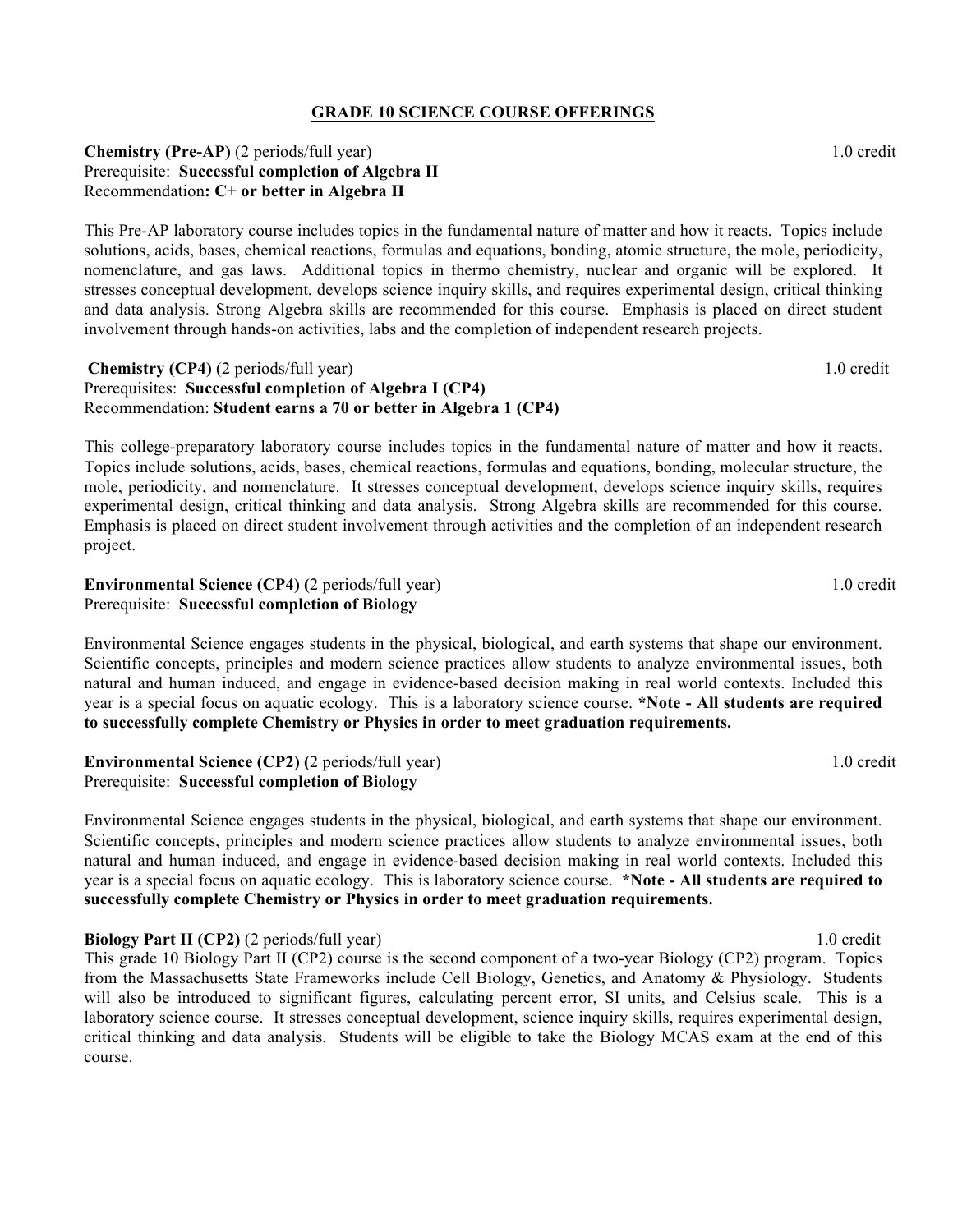#### **GRADE 11 SCIENCE COURSE OFFERINGS**

#### **AP Chemistry (Advanced Placement**) (2 periods/full year)1.0 credit Required: **Successful Completion of Chemistry (CP4 or Pre-AP)** Recommendation: **Completion of, or currently enrolled in, Algebra II**

The AP Chemistry course provides students with a lab based college level foundation to support future advanced course work in chemistry. Through inquiry-based learning, students develop critical thinking and reasoning skills. Students cultivate their understanding of chemistry and science practices as they explore topics such as: atomic structure, intermolecular forces and bonding, chemical reactions, kinetics, thermodynamics, and equilibrium. Students will be required to take and pay for the AP Chemistry exam at the end of the year. Students passing the AP exam with a score of 3-5 receive college credit at most universities.

#### **Chemistry (CP4)** (2 periods/full year) 1.0 credit Prerequisites: **Successful completion of Algebra I (CP4)**  Recommendation: **Student earns a 70 or better in Algebra 1 (CP4)**

This college-prep laboratory course includes topics in the fundamental nature of matter and how it reacts. Topics include solutions, acids, bases, chemical reactions, formulas and equations, bonding, molecular structure, the mole, periodicity, and nomenclature. It stresses conceptual development, develops science inquiry skills, requires experimental design, critical thinking and data analysis. Emphasis is placed on direct student involvement through activities and the completion of an independent research project. This course is recommended for college bound students. This course prepares students for a four-year college program. Strong Algebra skills are recommended for this course.

#### **Applied Chemistry (CP2)** (2 periods/full year) 1.0 credit Prerequisite: **Successful completion of Biology (CP2)**

This course covers traditional topics in chemistry such as the study of matter, acid bases, elements, compounds and mixtures. It is intended to enhance the chemistry background for those students who will be working in trades dealing with the health industry and chemicals. This is a laboratory course, but it is not intended for students who plan to major in a science-related field in college. For those students who will be entering college and pursuing college degrees in science and science-related fields please see **Chemistry (CP4)**.

#### **Physics (H)** (2 periods/full year) 1.0 credit Prerequisite: **Successful completion of Algebra I or II (H)**  Recommendation: **Grade of 70 or better in Algebra I or II (H)**

This course covers the traditional Physics topics of matter and energy using the study of motion and force in one, two, and three dimensions. Additionally, investigations into the nature of heat, sound and vibration, and light are pursued. The course emphasizes a conceptual development of topics through examples, problem solving, independent research, and laboratory investigations. A strong background in algebra is essential and an introduction to basic trigonometry is helpful. This course qualifies as a lab science.

### **Physics (CP4)** (2 periods/full year) 1.0 credit Prerequisite: **Successful completion of Algebra I (CP4)**

This course covers the traditional Physics topics of matter and energy. The course emphasizes a conceptual development of topics through examples and problem solving. A strong background in algebra is essential and an introduction to basic trigonometry is helpful. This course qualifies as a lab science course.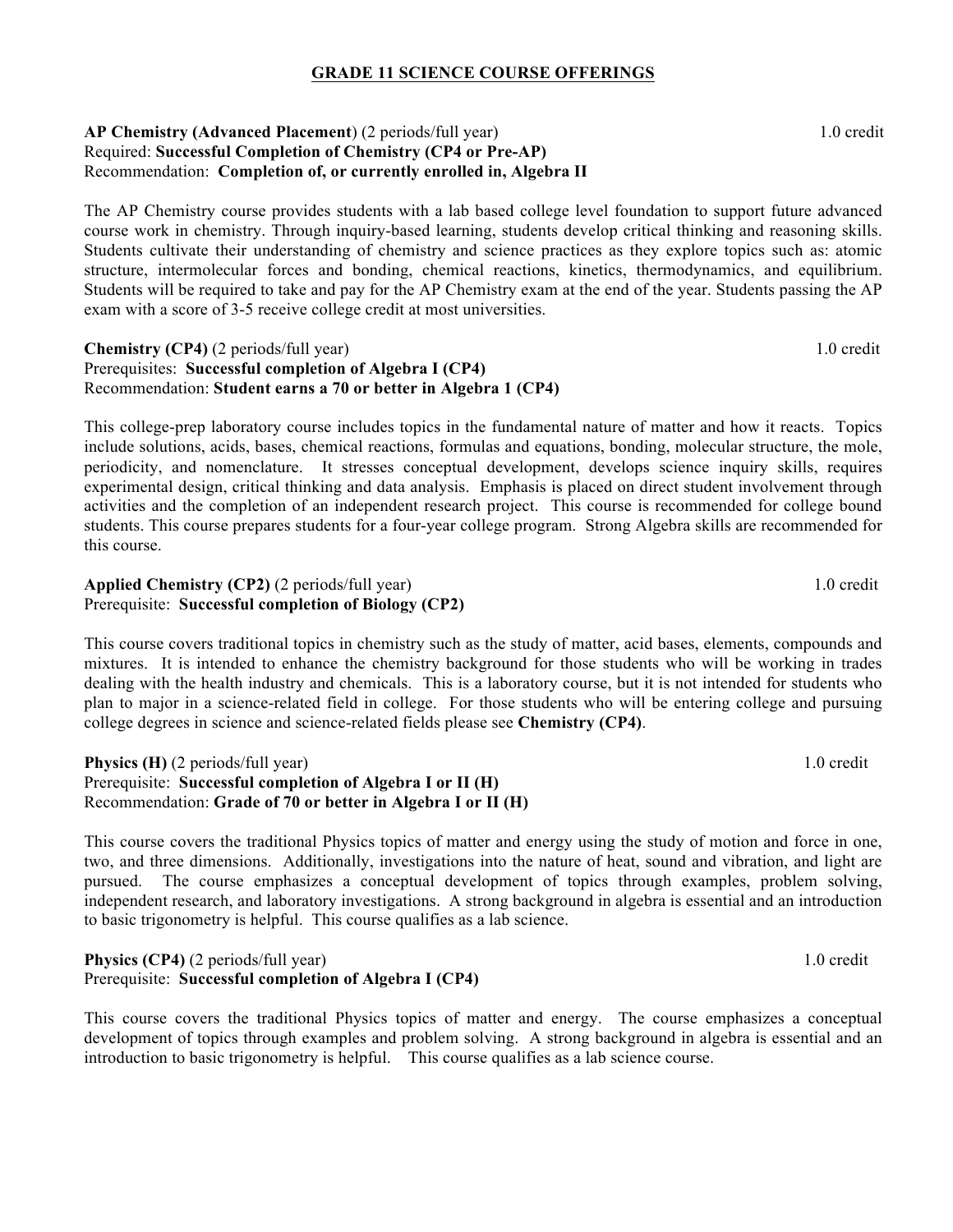#### **Applied Physics (CP2) (2 periods/full year) 1.0 credit 1.0 credit 1.0 credit 1.0 credit 1.0 credit 1.0 credit 1.0 credit 1.0 credit 1.0 credit 1.0 credit 1.0 credit 1.0 credit 1.0 credit 1.0 credit 1.0 credit 1.0 credit 1** Prerequisite: **Successful completion of Algebra I (CP2)**

This is a laboratory-oriented applied physics course. The emphasis is on practical applications. Each concept (force, momentum, energy, power, etc.) is explored from a "systems" approach. Videotapes introduce the concept and then class work and laboratories complete the investigations of mechanical, fluid, electrical and thermal systems for each topic. The labs utilize current trade and industry equipment and techniques. This course qualifies as a lab science course.

#### **Anatomy & Physiology (H)** (2 periods/full year) 1.0 credit Prerequisites: **Successful completion of Biology and teacher recommendation**

This honors course in human anatomy & physiology will cover topics including the chemical and cellular basis of human body systems. Students will work at an accelerated pace while studying the structure and function of the muscular, digestive, skeletal, endocrine reproductive, cardiovascular, respiratory, excretory, lymphatic, and nervous systems. Theoretical concepts will be modeled in lab through hands-on experiments, computer-assisted exercises, models, microscopy, as well as dissection. This is a laboratory science course.

**Anatomy & Physiology (CP4)** (2 periods/full year) 1.0 credit Prerequisites: **Successful completion of Biology and teacher recommendation** *\*Please refer to grade 9 and 10 science course offerings for course description information* 

**Anatomy & Physiology (CP2)** (2 periods/full year) 1.0 credit Prerequisite: **Successful completion of Biology**

This is an introductory course in human anatomy & physiology. Topics in this course include the chemical and cellular basis of human body systems. Focus is on an in-depth study of the structure and function of the muscular, digestive, skeletal, digestive, endocrine, reproductive, cardiovascular, respiratory, excretory, lymphatic, and nervous systems. Theoretical concepts will be modeled in lab through hands-on experiments, computer-assisted exercises, models, microscopy, as well as dissection. This is a laboratory science course.

**AP Environmental Science (Advanced Placement) (**2 periods/full year) 1.0 credit **Prerequisite**: 2 years of high school science (1 year of life science, 1 year of physical science); Algebra

This AP course is designed to be the equivalent of an introductory college course in environmental science, through which students engage with the scientific principles, concepts, and methodologies required to understand the interrelationships of the natural world. The course requires that students identify and analyze natural and humanmade environmental problems, evaluate the relative risks associated with these problems, and examine alternative solutions for resolving or preventing them. Environmental Science is interdisciplinary, embracing topics from geology, biology, environmental studies, environmental science, chemistry, and geography. Students will be required to take and pay for the AP Environmental Science exam at the end of the year. Students passing the AP exam with a score of 3-5 receive college credit at most universities.

# **GRADE 12 SCIENCE COURSE OFFERINGS**

#### **AP Chemistry (Advanced Placement**) (2 periods/full year)1.0 credit Required: **Successful Completion of Chemistry (CP4 or Pre-AP)** Recommendation: **Completion of, or currently enrolled in, Algebra II**

The AP Chemistry course provides students with a lab based college level foundation to support future advanced course work in chemistry. Through inquiry-based learning, students develop critical thinking and reasoning skills. Students cultivate their understanding of chemistry and science practices as they explore topics such as: atomic structure, intermolecular forces and bonding, chemical reactions, kinetics, thermodynamics, and equilibrium. Students will be required to take and pay for the AP exam at the end of the year. Students passing the AP exam with a score of 3-5 receive college credit at most universities.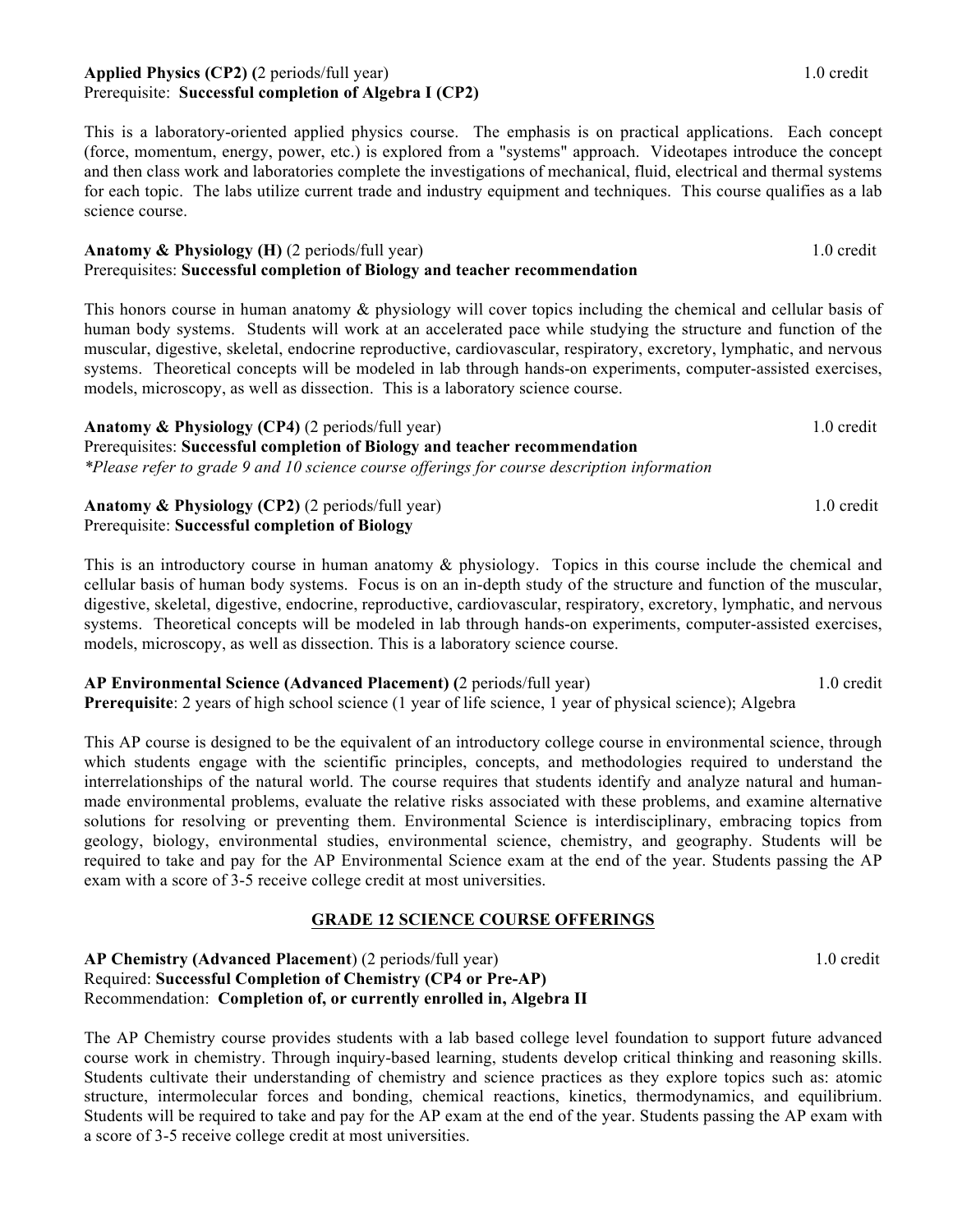| <b>Chemistry (CP4)</b> (2 periods/full year)                                                 | 1.0 credit |  |
|----------------------------------------------------------------------------------------------|------------|--|
| Prerequisites: Successful completion of Algebra I (CP4)                                      |            |  |
| Recommendation: Student earns a 70 or better in Algebra 1 (CP4)                              |            |  |
| *Please refer to grade 11 science course offerings for course description information        |            |  |
| Applied Chemistry (CP2) (2 periods/full year)                                                | 1.0 credit |  |
| Prerequisite: Successful completion of Biology (CP2)                                         |            |  |
| *Please refer to grade 11 science course offerings for course description information        |            |  |
| <b>Physics (H)</b> (2 periods/full year)                                                     | 1.0 credit |  |
| Prerequisite: Successful completion of Algebra I or II (H)                                   |            |  |
| Recommendation: Student earns 70 or better in Algebra I or II (H)                            |            |  |
| *Please refer to grade 10 and 11 science course offerings for course description information |            |  |
| <b>Physics (CP4)</b> (2 periods/full year)                                                   | 1.0 credit |  |
| Prerequisite: Successful completion of Algebra I (CP4)                                       |            |  |
| *Please refer to grade 10 and 11 science course offerings for course description information |            |  |
| Applied Physics (CP2) (2 periods/full year)                                                  | 1.0 credit |  |
| Prerequisite: Successful completion of Algebra I (CP2)                                       |            |  |
| *Please refer to grade 10 and 11 science course offerings for course description information |            |  |
| Introduction to Biotechnology I / Introduction to Biotechnology II                           | 1.0 credit |  |
| (8 Dual Enrollment credits eligible; 2 periods/full year)                                    |            |  |
| <b>Prerequisite:</b> Algebra II (CP4) and Biology (CP4) and Chemistry (CP4); Placement Test  |            |  |
| <b>Recommendation:</b> 70% or higher in prerequisites                                        |            |  |

This course is designed to acquaint students with the diverse field of biotechnology. Topics will include a brief history of biotechnology, job opportunities in biotechnology, recombinant DNA and protein products, microbial biotechnology, plant biotechnology, medical biotechnology, DNA fingerprinting and forensic analysis. Current ethical issues such as stem cell research and cloning will also be discussed. Students will develop fundamental skills in the set-up of typical growth plates and media used in standard culturing of microorganisms or tissue culture as well as preparation of common solutions and reagents. In addition, students will develop fundamental skills in the use, maintenance, and calibration of common laboratory instruments like spectrophotometers and pH meters. Lab sessions will be hands-on experiences revolving around and applying the topics listed in the lab section of the syllabus. Principles of laboratory safety, documentation, and the use of computers in the lab will also be covered. The practical aspect of the course involves preparation of media for numerous biology classes currently offered in college. After successful completion of this course (B or better), students are eligible for 4 dual enrollment credits through MWCC: BTC101 Introduction to Biotechnology I and 4 dual enrollment credits through MWCC: BTC102 Introduction to Biotechnology II (for a total of 8 credits).

| Anatomy & Physiology (H) (2 periods/full year)                                               | 1.0 credit           |
|----------------------------------------------------------------------------------------------|----------------------|
| Prerequisite: Successful completion of Biology                                               |                      |
| *Please refer to grade 9 and 10 science course offerings for course description information  |                      |
| <b>Anatomy &amp; Physiology (CP4) (2 periods/full year)</b>                                  | $1.0 \text{ credit}$ |
| Prerequisite: Successful completion of Biology                                               |                      |
| *Please refer to grade 9 and 10 science course offerings for course description information  |                      |
| Anatomy & Physiology (CP2) (2 periods/full year)                                             | 1.0 credit           |
| Prerequisite: Successful completion of Biology                                               |                      |
| *Please refer to grade 10 and 11 science course offerings for course description information |                      |
| <b>Zoology &amp; Botany (CP4)</b> (2 period/full year)                                       | 1.0 credit           |
| Prerequisite: Successful completion of Biology                                               |                      |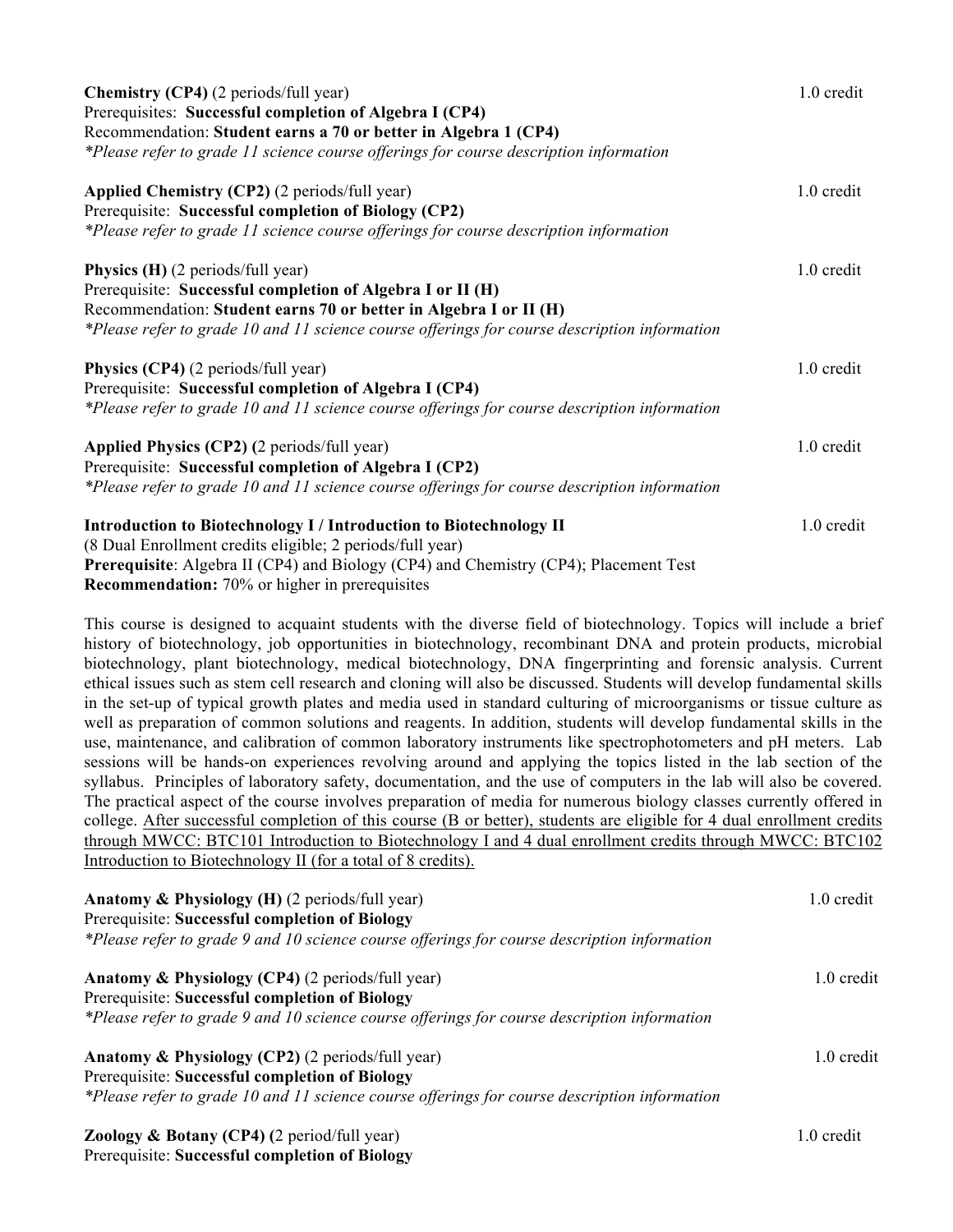Zoology is the study of animals. The curriculum examines the ecology, classification, structural characteristics, behavior, and life cycles of animals in each of the major invertebrate and vertebrate phyla. Activities center on microscopy, observation of prepared and living specimens, and research. This course is paired with Botany to give students an opportunity to study both plants and animals. Botany is the study of plants and ornithology is the study of birds. This course combines the two disciplines to examine the interactions between them and connections to habitat. Students will learn to recognize and identify native species of birds (25) and plants (25) using a classification key. The curriculum also examines morphology and taxonomic grouping. Construction of a herbarium is a major course project. Students must successfully complete this course to satisfy the full-year science requirement. This is a laboratory science course. Note – In some cases, this course sequence will be team taught with each teacher instructing one of the course topics.

#### **Environmental Science (CP4) (2 periods/full year) 1.0 credit 1.0 credit** Prerequisite: **Successful completion of Biology**

Environmental Science engages students in the physical, biological, and earth systems that shape our environment. Scientific concepts, principles and modern science practices allow students to analyze environmental issues, both natural and human induced, and engage in evidence-based decision making in real world contexts. Included this year is a special focus on aquatic ecology. This is laboratory science course. **\*Note - All students are required to successfully complete Chemistry or Physics in order to meet graduation requirements.**

**Environmental Science (CP2) (2 periods/full year) 1.0 credit 1.0 credit 1.0 credit 1.0 credit 1.0 credit 1.0 credit 1.0 credit 1.0 credit 1.0 credit 1.0 credit 1.0 credit 1.0 credit 1.0 credit 1.0 credit 1.0 credit 1.0 cr** 

Prerequisite: **Successful completion of Biology**  *\*Please refer to grade 9 and 10 science course offerings for course description information* 

**~Coming in 2018 to Monty Tech's Science Department~**

The Monty Tech Science Department has entered into a unique partnership with Project Lead The Way, a nationally recognized provider of rigorous and innovative Science, Technology, Engineering, Mathematics (STEM) education programs used in middle and high schools across the country. PLTW classes are nationally standardized projectbased courses that prepare students for college-level work and culminate with a student assessment, which colleges and universities can use to determine if a student earns college credit.

In the fall of 2018, Monty Tech plans to offer the following two Project Lead the Way (PLTW) courses for students. These courses are aligned to the Massachusetts Next Generation Standards and the PLTW Standards and provide students an opportunity to earn college credits by taking the year-end assessment.

# **PLTW Principles of Biomedical Science**

From the moment students walk into this classroom, they are immersed in the mysterious death of Anna. They are asked to investigate, document, and analyze evidence to solve the case. This course provides an introduction to biomedical science through exciting hands-on projects and problems. Students will investigate concepts of biology and medicine as they explore health conditions including heart disease, diabetes, sickle-cell disease, hypercholesterolemia, and infectious diseases. They will determine the factors that led to the death of a fictional woman as they sequentially piece together evidence found in her medical history and her autopsy report. Students will also investigate lifestyle choices and medical treatments that might have prolonged the woman's life and demonstrated how the development of disease is related to changes in human body systems. Students practice problem solving with structured activities and progress to open-ended projects and problems that require them to develop planning, documentation, communication and other professional skills.